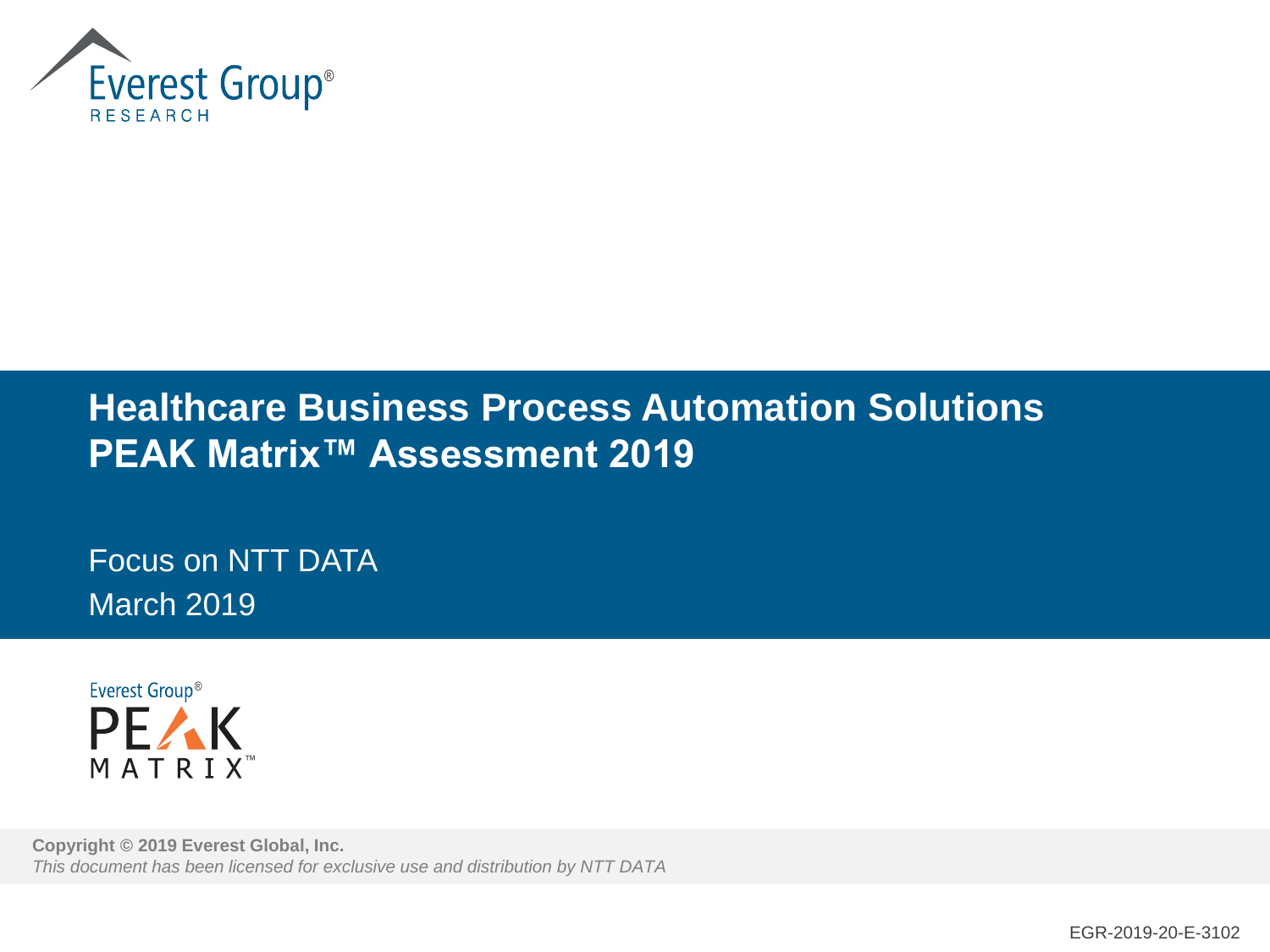### Introduction and scope

Everest Group recently released its report titled "Healthcare Business Process Automation Solutions PEAK Matrix™ [Assessment 2019." This report analyzes the changing dynamics of the healthcare business process automation solu](https://www2.everestgrp.com/reportaction/EGR-2019-20-R-3057/Toc)tions landscape and assesses service providers across several key dimensions.

As a part of this report, Everest Group updated its classification of 14 service providers on the Everest Group PEAK Matrix<sup>™</sup> for healthcare business process automation solutions into Leaders, Major Contenders, and Aspirants. The PEAK Matrix is a framework that provides an objective, data-driven, and comparative assessment of healthcare business process automation solutions service providers based on their absolute market success and delivery capability.

Based on the analysis, **NTT DATA emerged as a Leader**. This document focuses on **NTT DATA's** healthcare business process automation solutions experience and capabilities and includes:

- ⚫ NTT DATA's position on the Everest Group Healthcare Business Process Automation Solutions PEAK Matrix
- ⚫ Detailed healthcare business process automation solutions profile of NTT DATA

Buyers can use the PEAK Matrix to identify and evaluate different service providers. It helps them understand the service providers' relative strengths and gaps. However, it is also important to note that while the PEAK Matrix is a useful starting point, the results from the assessment may not be directly prescriptive for each buyer. Buyers will have to consider their unique situation and requirements, and match them against service provider capability for an ideal fit.

Source: Everest Group (2019) unless cited otherwise

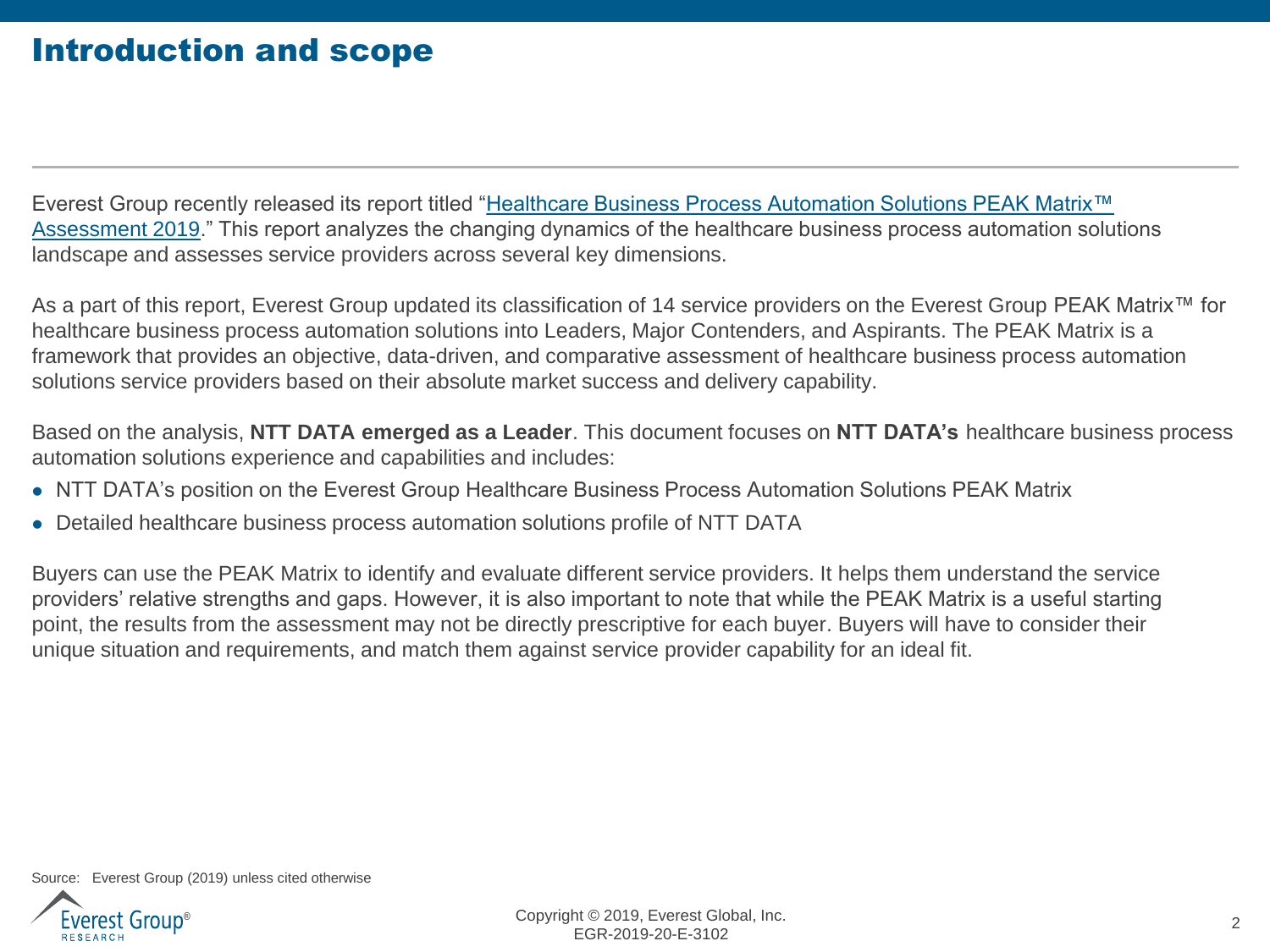### Everest Group PEAK Matrix™ Healthcare Business Process Automation Solutions PEAK Matrix™ Assessment 2019 | NTT DATA positioned as a Leader



**Everest Group Healthcare Business Process Automation Solutions PEAK Matrix™ Assessment 2019<sup>1</sup>**



<sup>1</sup> Service providers scored using Everest Group's proprietary scoring methodology

Note: Assessment for WNS excludes service provider inputs on this particular study and is based on Everest Group's estimates that leverage Everest Group's proprietary Transaction Intelligence (TI) database, ongoing coverage of these service providers, their public disclosures, and interaction with buyers.



Copyright © 2019, Everest Global, Inc. EGR-2019-20-E-3102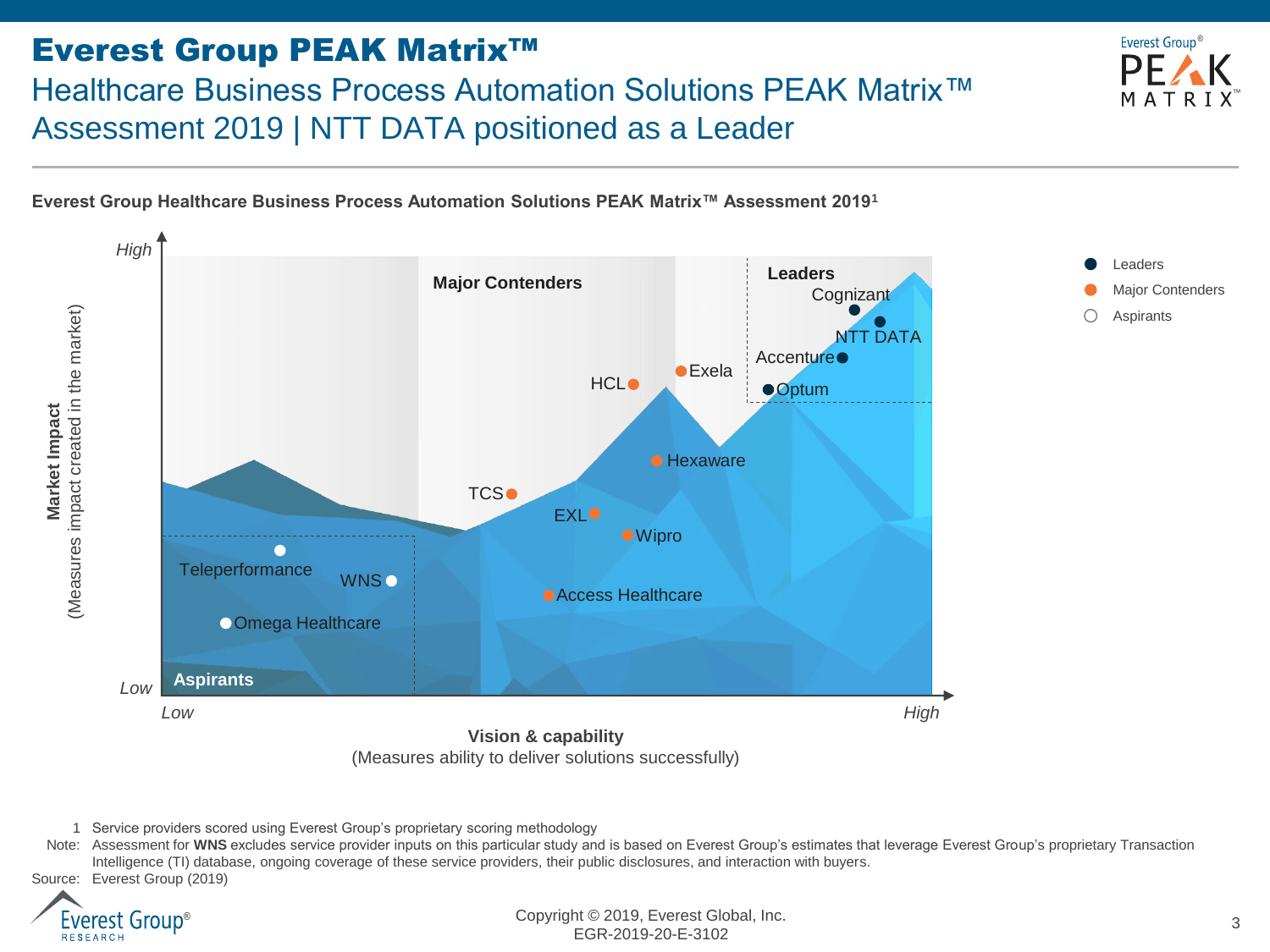### NTT DATA | Healthcare business process automation solution profile (page 1 of 4) Everest Group assessment

**Measure of capability:** High  $(\prime)$  Low



- Presence across both the payer and provider side of the market has not only helped NTT DATA achieve significant scale of deployments but has also strengthened its value proposition when pitching to new clients
- It is one of the few service providers who have tested and employed outcome-based pricing model
- ⚫ NTT DATA employs a mix of in-house and third-party solutions, which is evident from its partnerships with most of the leading third-party technology vendors. Additionally, it has also partnered with academic institutes to further refine its existing solutions as well as to build new ones
- ⚫ It has a comprehensive AFTE command center (centralized dashboard to control bots) and a bot library to generate bots quickly
- ⚫ It also has a well-defined roadmap in place to advance its healthcare automation capabilities including Machine Learning (ML), NLP, and selflearning and healing
- ⚫ Buyers cited its speed of implementation, wide scope of RPA solutions (some enough to cater to the requirements of more complex processes), and change management as its core strengths

### **Strengths Areas of improvement Areas of improvement**

- ⚫ Although NTT DATA has a decent number of healthcare BPO clients for which automation is currently deployed, it stands to gain by converting more of its existing BPO clients to use its automation services, especially given the fact that Blues (which represents a decent share of its portfolio on the payer side) are looking for ways to reduce their costs
- ⚫ Now that it has achieved significant success in the traditional value chain areas such as claims, RCM, and network, it should focus more on catering to new areas such as risk & compliance and patient engagement. This along with new clients will help fuel its future growth in the automation arena
- ⚫ Going forward, it should focus on increasing the size of its healthcare technology team, which is an area where it lacks when compared to other market leaders. This will also help in developing automation solutions for some of the new and more complex areas as well as prepare for the future shift from simple RPA to cognitive solutions
- ⚫ Referenced buyers opined that performing seamless operations and reducing the cost to train and replace staff are the key improvement areas for NTT Data

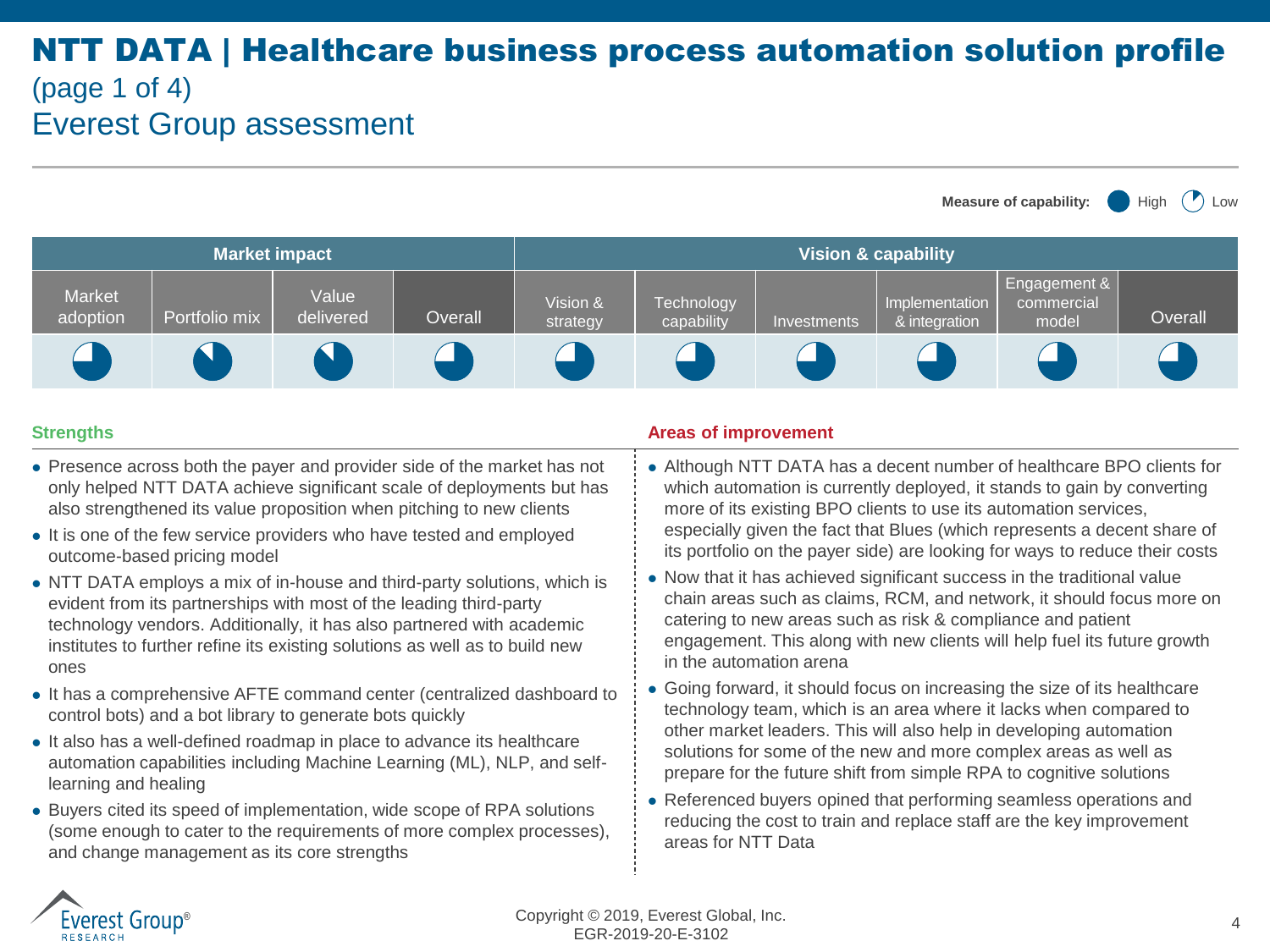### NTT DATA | Healthcare business process automation solution profile (page 2 of 4) **Overview**

NTT DATA is a global business and IT services provider that offers insights and solutions to clients. It delivers tangible business results by combining deep industry expertise with applied innovations in digital, cloud, and automation across a comprehensive portfolio of consulting, applications, infrastructure, and business process services. NTT DATA has 100,000+ professionals in more than 50 countries, and is part of the NTT Group.

#### **Key healthcare BPSDA leaders**

- ⚫ **Bob Pryor**, Chief Executive Officer
- ⚫ **Tanvir Khan,** President, BPO
- ⚫ **Alan Hughes,** President, Healthcare & Life Sciences

**Key healthcare BPSDA clients:** ALN, Zotec, Montefiore

**Headquarter:** Tokyo, Japan (Global) and Dallas, Texas (North America)

**Website:** [www.nttdata.com](http://www.nttdata.com/)

#### **Recent acquisitions/partnerships**

- **2017:** Partnered with VitreosHealth to make predictive and prescriptive analytics platform of the latter available to the company's healthcare clients
- ⚫ **2016:** NTT DATA acquired Dell Services for US\$3.06 billion to expand its capabilities outside Japan
- ⚫ **2016:** Partnered with EPIC Connections, a global professional services company focused on delivering optimal contact center solutions and ROI for clients, to assist in the identification of third-party solutions in healthcare payer contact management

#### **Company overview Adoption and capability overview Company overview Adoption and capability overview**

**Number of active healthcare clients with BPSDA deployments:** 60+ **Number of active healthcare BPO clients with BPSDA deployments:** 60+ **Number of active healthcare BPSDA bots deployed:** 2300+ **Number of healthcare BPSDA FTEs:** 174 **Key third-party technology partners:** Automation Anywhere, UiPath, Blue Prism, Blumix (IBM Watson), Pega, Softheon, MACCESS, Ingenix, SuperCoder, ABBYY, Telerik, Microsoft Azure, Surfly, Dotfuscator, Yubico, Ext.Net, amcharts,Wapt Pro, AppsScan

#### **Healthcare BPSDA offering structures** Offered Not offered

Stand-alone product licenses

Product licenses + associated BPSDA services

Stand-alone BPSDA services

BPSDA as part of broader BPO deal

### **Key locations with healthcare BPSDA FTEs:**



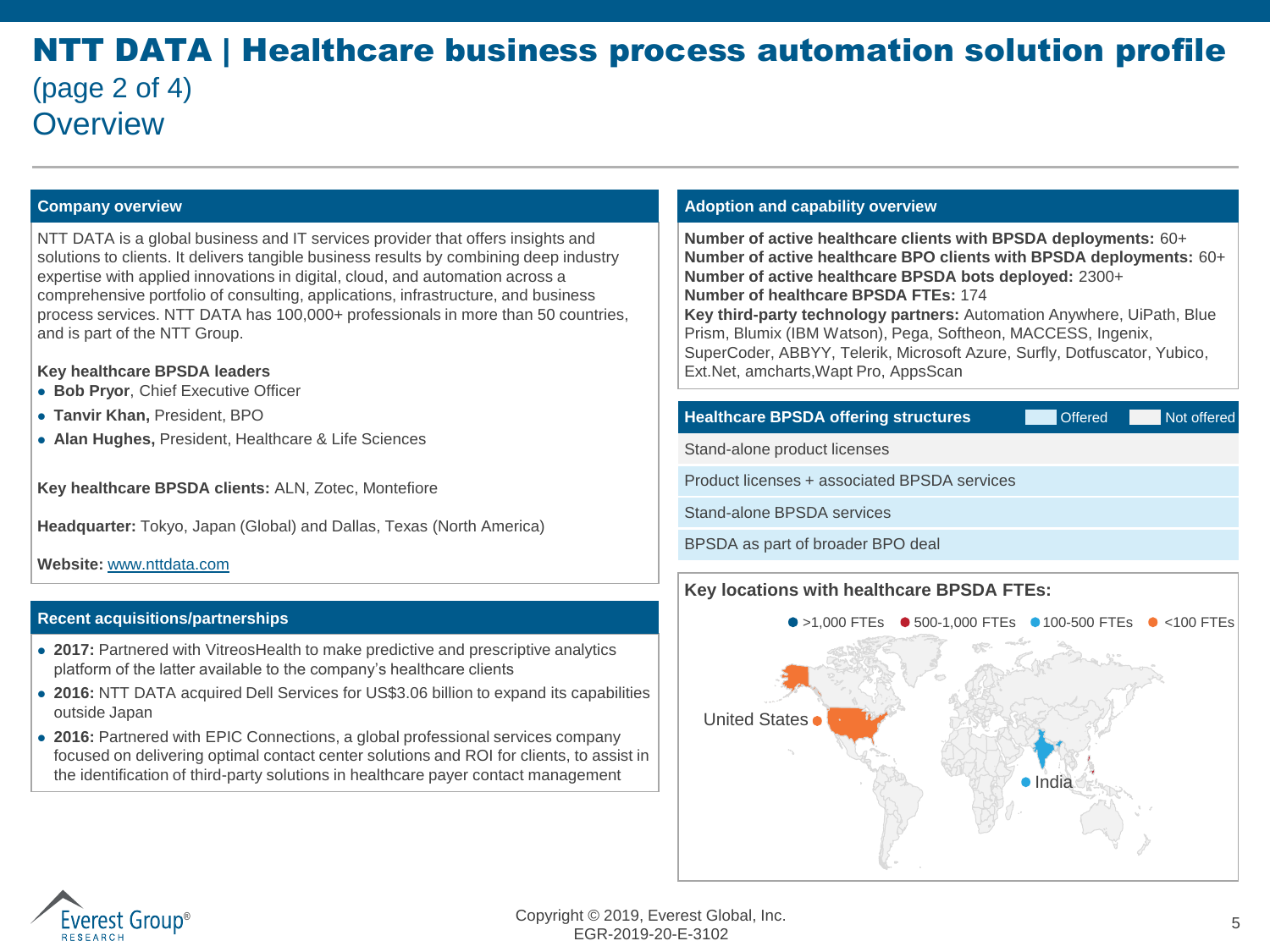### NTT DATA | Healthcare business process automation solution profile (page 3 of 4) **Capabilities**



\ 1 Buyer size is defined as large (>US\$5 billion in revenue), medium (US\$1-5 billion in revenue), and small (<US\$1 billion in revenue) Note: Based on information as on December 2017



Copyright © 2019, Everest Global, Inc. EGR-2019-20-E-3102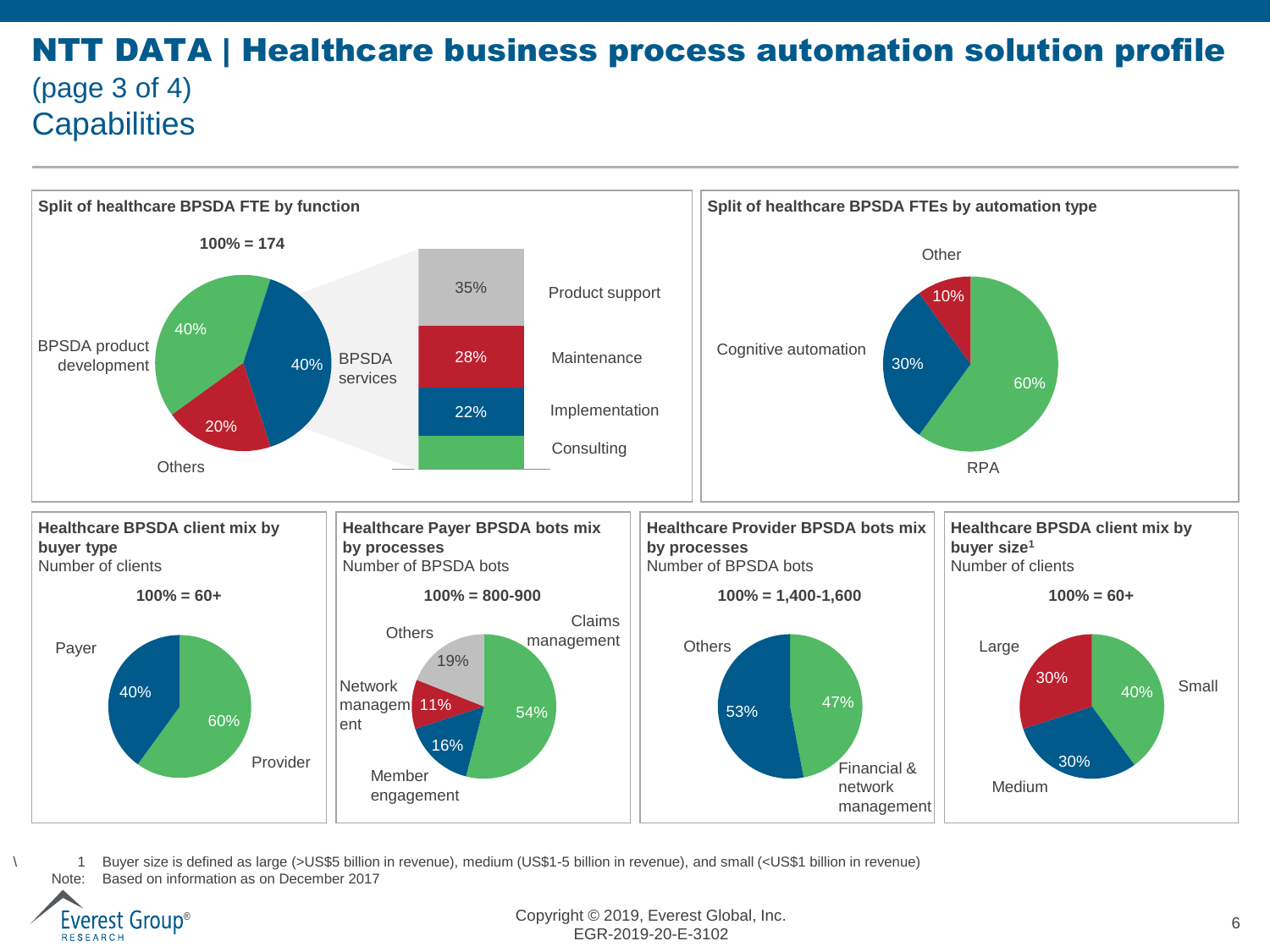### NTT DATA | Healthcare business process automation solution profile (page 4 of 4) Technology solutions

| <b>Solution</b>                                                                  | <b>Business functions</b>                                                                                                                                                                                                                    | Year<br>launched | <b>Development</b><br>type     | <b>Description</b>                                                                                                                                                                                                                                                                                                                                                                                                       | No. of<br><b>clients</b> |
|----------------------------------------------------------------------------------|----------------------------------------------------------------------------------------------------------------------------------------------------------------------------------------------------------------------------------------------|------------------|--------------------------------|--------------------------------------------------------------------------------------------------------------------------------------------------------------------------------------------------------------------------------------------------------------------------------------------------------------------------------------------------------------------------------------------------------------------------|--------------------------|
| <b>NTT DATA</b><br><b>AFTE Generator</b><br>(automated full-<br>time equivalent) | Claim processing, member enrolment,<br>adjustments, provider maintenance,<br>benefit configuration, payment posting,<br>credit balancing, payment posting, credit<br>balancing, charge & demo entry,<br>medical coding, accounts receivables | 2018             | In-house /<br>Proprietary      | AFTE generator is a direct fit for the processes that require both user intervention as<br>well as the robotic assistance. It includes multiple platform integration with scalability<br>to adapt new automation libraries, AI components, and more                                                                                                                                                                      | 59                       |
| Automation<br>Development<br>Life Cycle<br>(ADLC)                                | RPA deployments across Healthcare<br>payers and providers                                                                                                                                                                                    | 2018             | In-house /<br>Proprietary      | A methodology that delivers a consistent, repeatable approach for the rapid<br>identification of high-value opportunities for automation, their delivery and<br>optimization over time. ADLC is enabled and maintained through a set of proprietary<br>tools and other NTT DATA IP to ensure both the consistent application of the<br>methodology and the overall quality of the delivery and maintenance of automation |                          |
| NTT DATA<br><b>Virtual Resource</b><br>Monitoring<br>System (VRMS)               | Across Healthcare payers and providers                                                                                                                                                                                                       | 2018             | In-house /<br>Proprietary      | The VRMS platform uses a unified RPA endpoint service that helps to establish<br>connectivity with individual bots deployed either in the client environment (physical<br>servers or cloud) or in NTT DATA's environment (physical servers or cloud) in order<br>to capture in-depth auditable activity logs                                                                                                             |                          |
| NTT DATA<br><b>Robotic Context</b><br>Processor (D'R<br>EAP)                     | Regional Contract Loading (RCL)<br>process                                                                                                                                                                                                   | 2017             | In-house /<br>Proprietary      | Cognitive automation engine for document analysis. D'Reap Cognitive Automation<br>Bot identifies and extracts relevant information from a number of unstructured<br>documents in any file format, even complex contracts and legal documents, and<br>provides instructions based on the extracted information and intelligent algorithm to<br>perform appropriate actions                                                |                          |
| <b>NTT DATA's AI</b><br>Platform<br>(HEURI)                                      | Denial prediction and prevention AI<br>system                                                                                                                                                                                                | 2017             | In-house /<br>Proprietary      | HEURI uses AI technologies, machine learning, and deep learning neural networks<br>for analysis and prediction. Additionally, the system provides interactive and pre-<br>emptive guidance to associates across various entities and processes related to<br>RCM, such as demo entry, medical coding, charge entry, and billing                                                                                          |                          |
| Office Robot<br>(WinActor in<br>Japan)                                           | Medical prescription and reservation<br>system                                                                                                                                                                                               | 2014             | Off-the-shelf<br>technology    | A desktop-based tool to automate repetitive input work, reduce work time, and<br>reduce input errors. The tool can also perform image recognition and character<br>recognition and can integrate data to both SAP and Oracle                                                                                                                                                                                             | 10                       |
| <b>NTT DATA's</b><br>Lean BOT                                                    | LEAN methodology is deployed to all<br>Automation processes to eliminate<br>waste and improve BOT's performance                                                                                                                              | 2018             | $In$ -house $/$<br>Proprietary | LEAN BOT is an advanced tool configured to extract data/details from workflow and<br>process automation deployed. This tool is capable to perform value stream map, root<br>cause analysis and take time concepts of LEAN. Based on the input data and<br>required outcome, the LEAN BOT uses any one or multiple tools for analysis                                                                                     |                          |

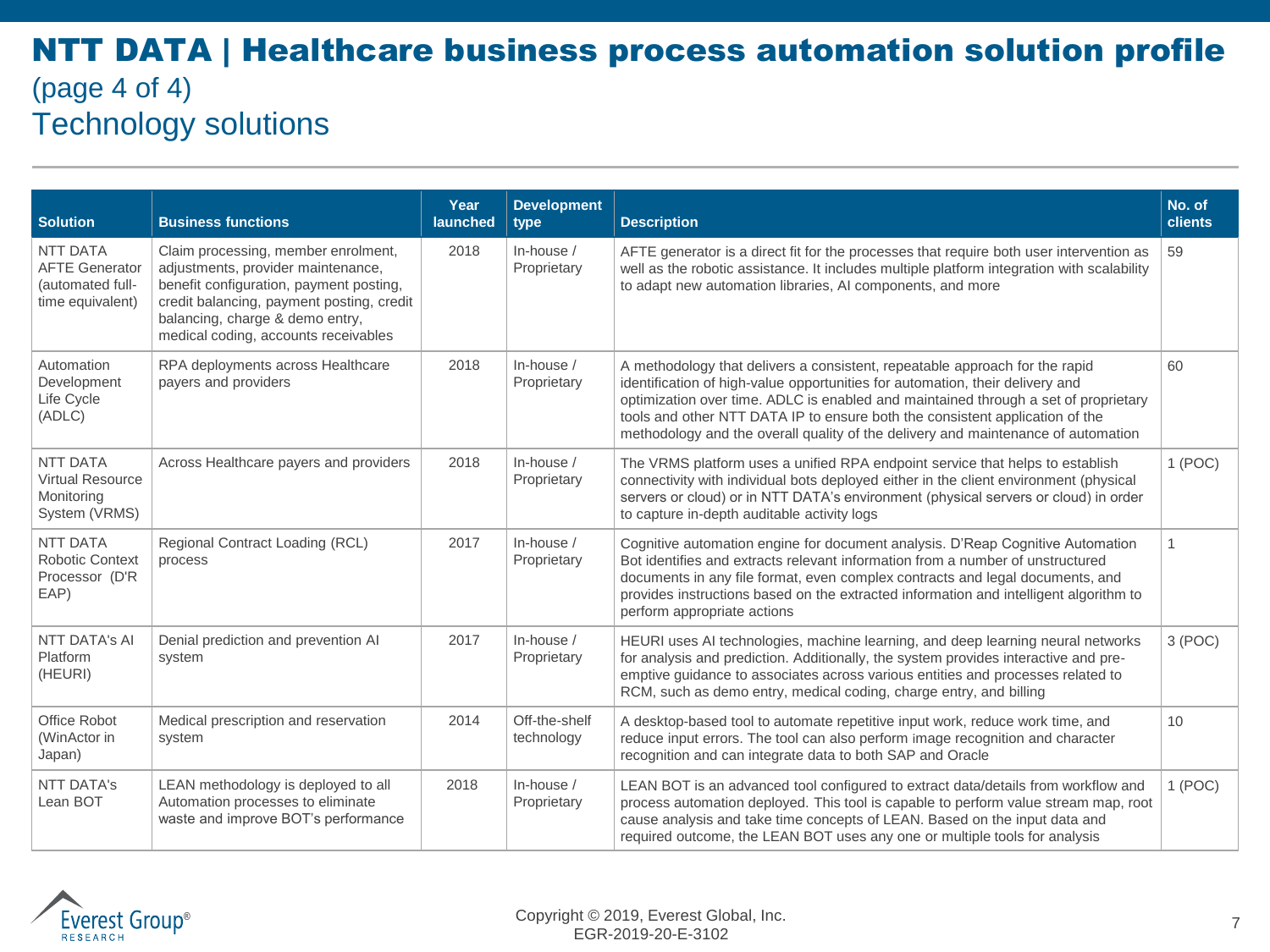# Appendix

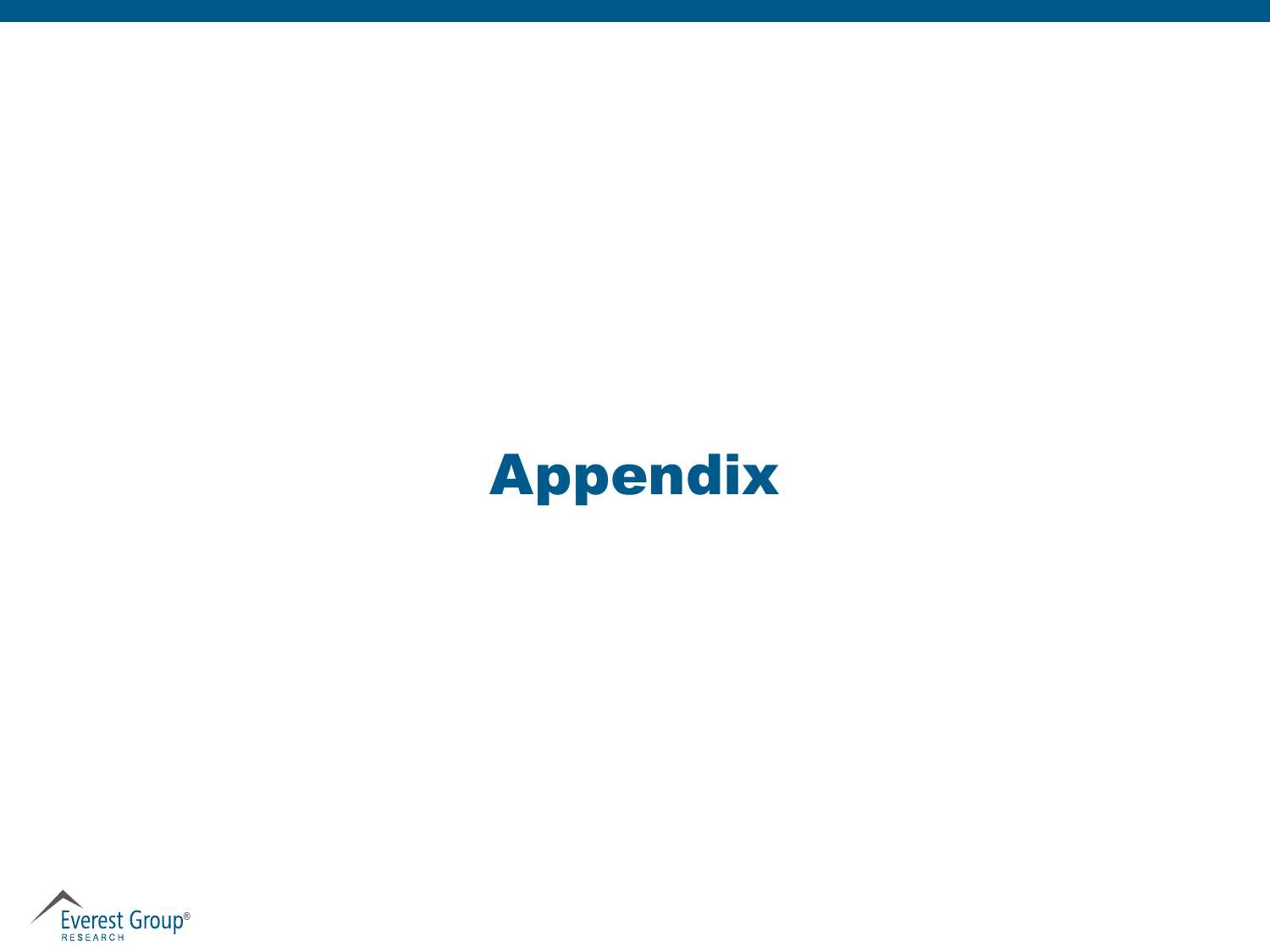## Everest Group PEAK Matrix™ is a proprietary framework for assessment of market impact and vision & capability





™

Everest Group<sup>®</sup>

 $PE/$ MATR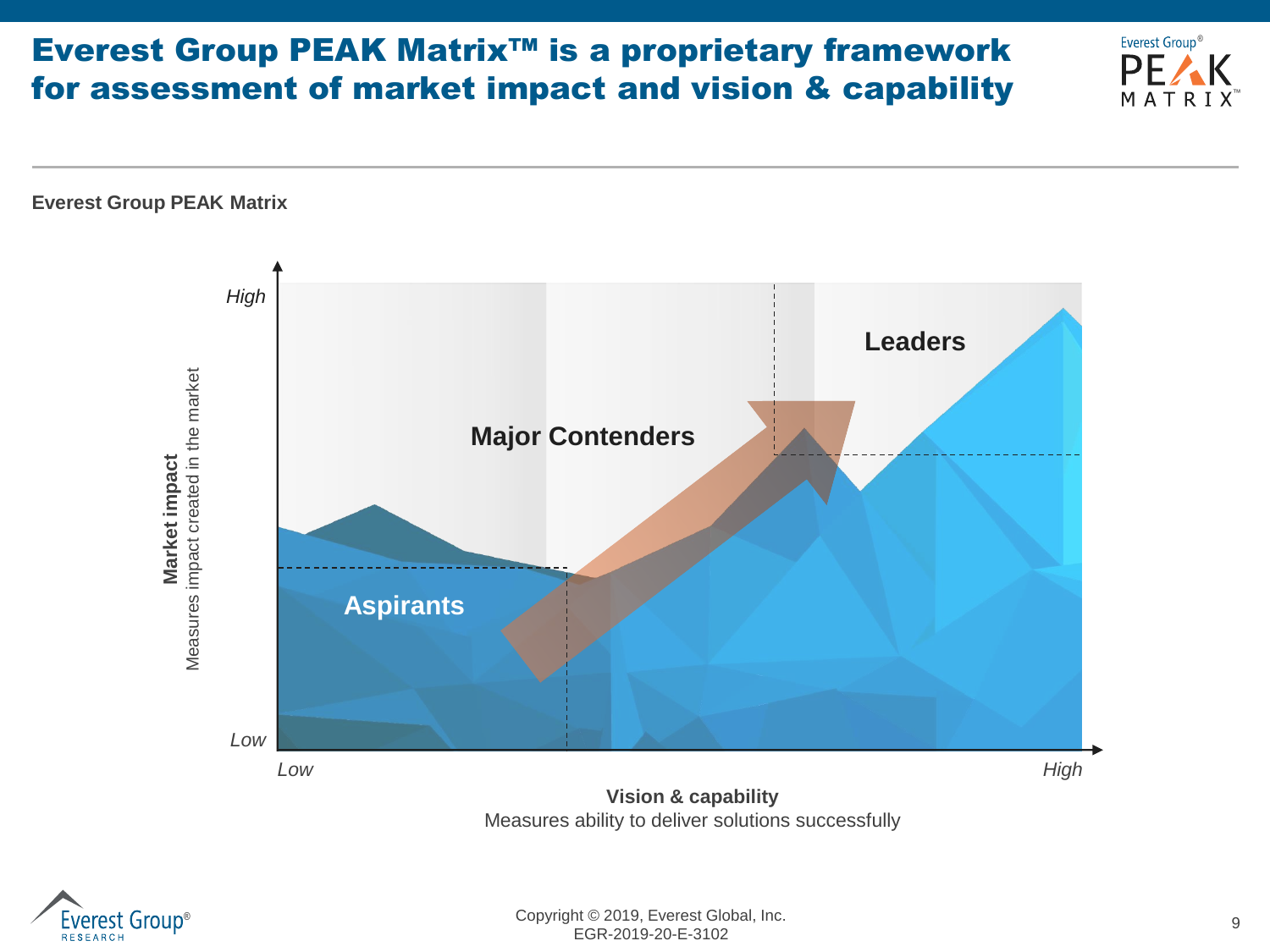### Solutions PEAK Matrix™ evaluation dimensions



Measures impact created in the market – captured through three subdimensions



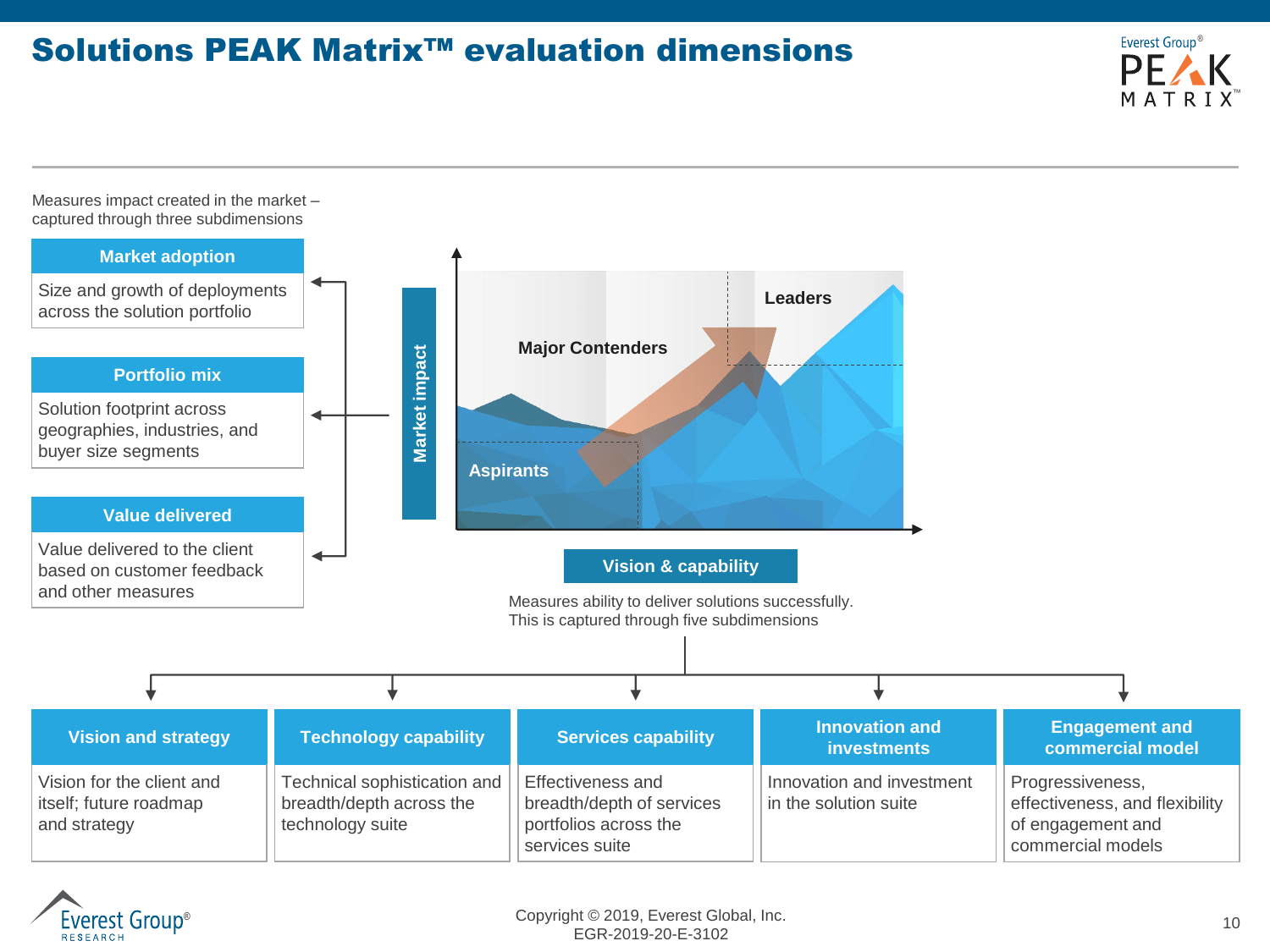### **Does the PEAK Matrix™ assessment incorporate any subjective criteria?**

Everest Group's PEAK Matrix assessment adopts an unbiased and fact-based approach (leveraging service provider / technology vendor RFIs and Everest Group's proprietary databases containing providers' deals and operational capability information). In addition, these results are validated / fine-tuned based on our market experience, buyer interaction, and provider/vendor briefings

#### **Is being a "Major Contender" or "Aspirant" on the PEAK Matrix, an unfavorable outcome?**

No. The PEAK Matrix highlights and positions only the best-in-class service providers / technology vendors in a particular space. There are a number of providers from the broader universe that are assessed and do not make it to the PEAK Matrix at all. Therefore, being represented on the PEAK Matrix is itself a favorable recognition

### **What other aspects of PEAK Matrix assessment are relevant to buyers and providers besides the "PEAK Matrix position"?**

A PEAK Matrix position is only one aspect of Everest Group's overall assessment. In addition to assigning a "Leader", "Major Contender," or "Aspirant" title, Everest Group highlights the distinctive capabilities and unique attributes of all the PEAK Matrix providers assessed in its report. The detailed metric-level assessment and associated commentary is helpful for buyers in selecting particular providers/vendors for their specific requirements. It also helps providers/vendors showcase their strengths in specific areas

### **What are the incentives for buyers and providers to participate/provide input to PEAK Matrix research?**

- ⚫ Participation incentives for buyers include a summary of key findings from the PEAK Matrix assessment
- ⚫ Participation incentives for providers/vendors include adequate representation and recognition of their capabilities/success in the market place, and a copy of their own "profile" that is published by Everest Group as part of the "compendium of PEAK Matrix providers" profiles

### **What is the process for a service provider / technology vendor to leverage their PEAK Matrix positioning and/or "Star Performer" status ?**

- ⚫ Providers/vendors can use their PEAK Matrix positioning or "Star Performer" rating in multiple ways including:
	- Issue a press release declaring their positioning. See [citation policies](https://www.everestgrp.com/research/peak-matrix/peak-matrix-citation-policy/)
- Customized PEAK Matrix profile for circulation (with clients, prospects, etc.)
- Quotes from Everest Group analysts could be disseminated to the media
- Leverage PEAK Matrix branding across communications (e-mail signatures, marketing brochures, credential packs, client presentations, etc.)
- ⚫ The provider must obtain the requisite licensing and distribution rights for the above activities through an agreement with the designated POC at Everest Group.

### **Does the PEAK Matrix evaluation criteria change over a period of time?**

PEAK Matrix assessments are designed to serve present and future needs of the enterprises. Given the dynamic nature of the global services market and rampant disruption, the assessment criteria are realigned as and when needed to reflect the current market reality as well as serve the future expectations of enterprises